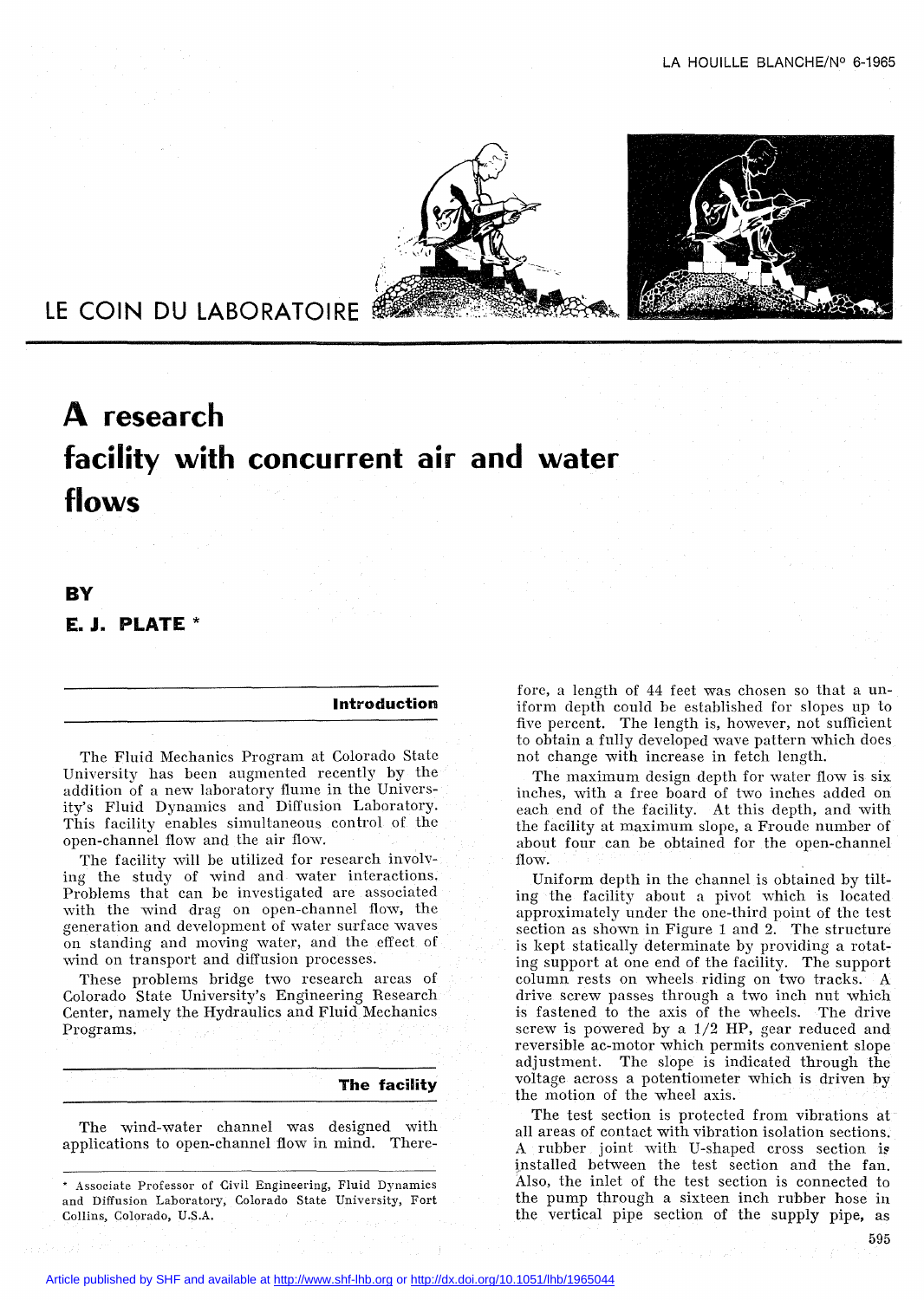

shown in Figure 1. The hose not only effectively prevents vibrations from being transmitted from the pump through the pipe but also dampens out small pressure fluctuations in the water which could produce vibrations. A third area of potential vibration transmission is from the pump through the sump walls and the pivots. This was avoided by supporting the pivots on steel columns which stand on foundations separated from that of the pump.

The water circulation is maintained through an eighteen inch horizontal propellor pump which is equipped with a three-speed 30 HP motor. The discharge is coarsely controlled by a ten-inch bypass equipped with a butterfly valve. The by-pass serves also to avoid unstable pump operation associated with low discharges. The discharge is finely controlled by the inlet valve. The valves of the inlet and outlet are rubber pinch valves. They were chosen because they seemed to offer the advantage of low separation-induced vibrations at reasonable cost.

The water inlet and outlet sections must produce smooth water surface conditions without any protrusions like gates extending into the air flow. Therefore, the water enters and leaves the test section through turning vanes in the bottom of the inlet and outlet section on which honeycomb



The wind water facility  $121$ Vue d'ensemble de l'installation expérimentale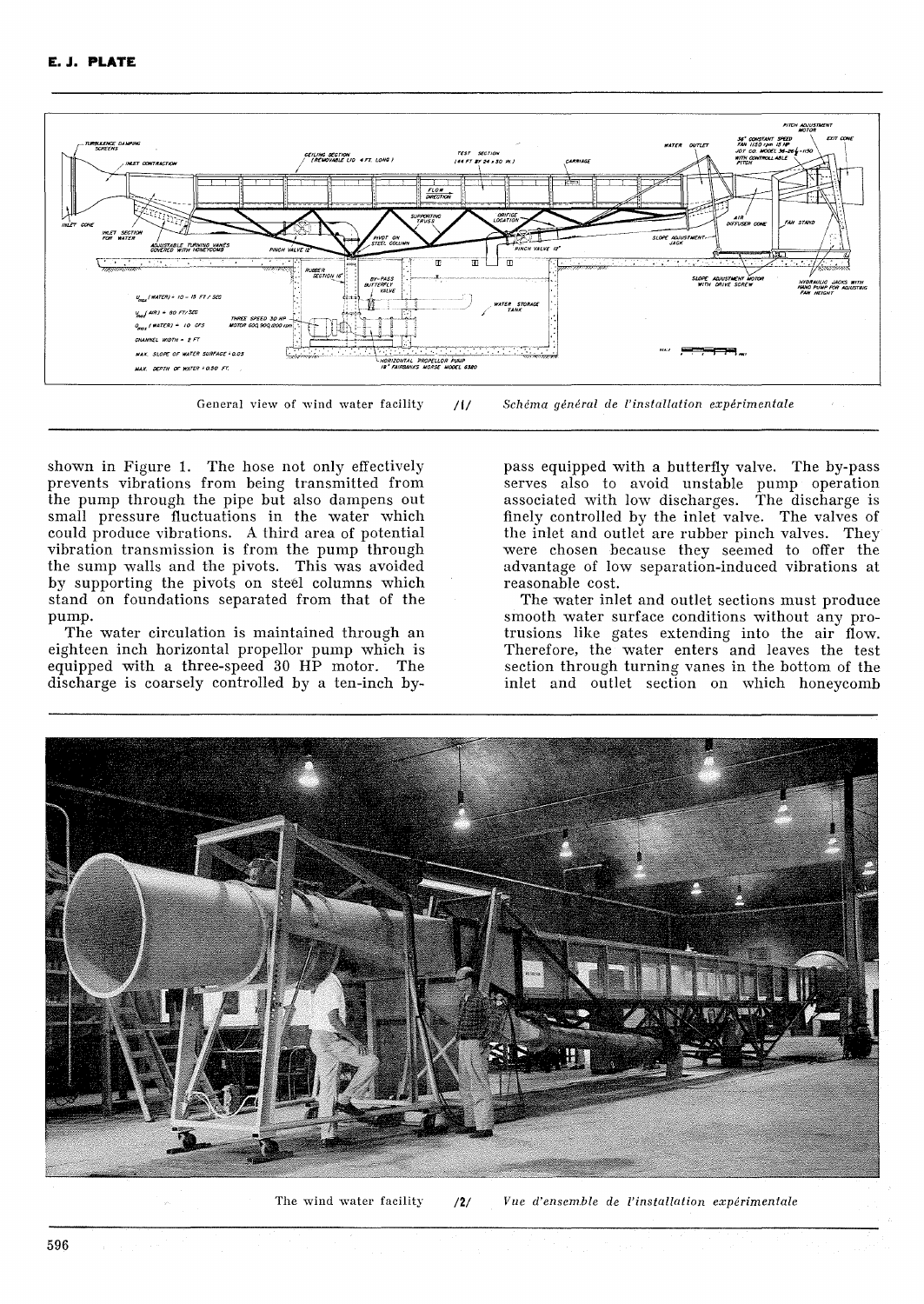straighteners are placed. A heavy aluminum honeycomb of six inch thickness and celI openings of 3/8 inch lies on top of the vanes. Over this honeycomb two thin sheets of honeycomb of  $1-1/2$  inch thickness and  $1/4$  inch cell diameter were plaeed on support brackets. The thin sheets were shaped into a transition.

The honeycomb transitions serve three purposes. They help to spread out the entering water over a wide area, so that it enters at a low velocity and therefore the water surface changes are small. For improving the water distribution at the inlet, the turning vanes can be adjusted by a lever, and the best configuration of the entering water can be set by trial and error. The honeycomb surface also provides a transition for the air flow when the water surface is at low elevations. FinalIy, the honeycomb cclI structure of the inlet and outlet provides a beach which prevents reflection of waves traveling on the water surface.

Connected to the outlet is a sixteen foot length of twelve inch pipe with a pinch valve serving as tail gate. An orifice is built into the pipe two feet upstream from the valve. The orifice is calibrated in place by removing the whole pipe and placing it into the calibration stand of CSU's hydraulic laboratory. From the pipe, the water is returned to the sump.

The air flow is controlled by a thirty-six inch commercial fan which is directly connected to a 15 HP induction motor. Wind speeds of from o to <sup>80</sup> fps can be obtained by remotely adjusting the pitch of the fan blades. The air is taken in from the laboratory building into the entrance section. The entrance section has a belI-shaped circular inlet, two screens and a contraction cone where the air is accelerated and shaped into a jet with rectangular cross section. The contraction cone was molded in fiberglass.

Downstream from the test section the air flow is led through a honeycomb which eliminates asymmetry of the velocity distribution of the air. The air passes into the fan through a diffuser in which the duct cross section is changed from square to round. The air is discharged through an outlet cone into the laboratory building.

When the slope of the test section is changed, the fan elevation and inclination has to be changed also. Therefore, the fan is supported on a system of levers which can be actuated by hydraulic jacks. The fan support rests on casters which permit movement of the fan during rotation of the test section, or to the other end of the test section when the direction of air flow is to be reversed.

## **Instrumentation**

The facility is instrumented for taking profiles of the mean velocity and the turbulent intensity of the air, as weIl as profiles of mean velocity in the water, and the elevation of the instantaneous water surface as function of time and distance from the test-section entrance. The data acquisition system and the methods of data handling are illustrated schematicalIy in Figure 3.



Data acquisition and analysis system /3/ *Système d'entrée et d'analyse des données.*